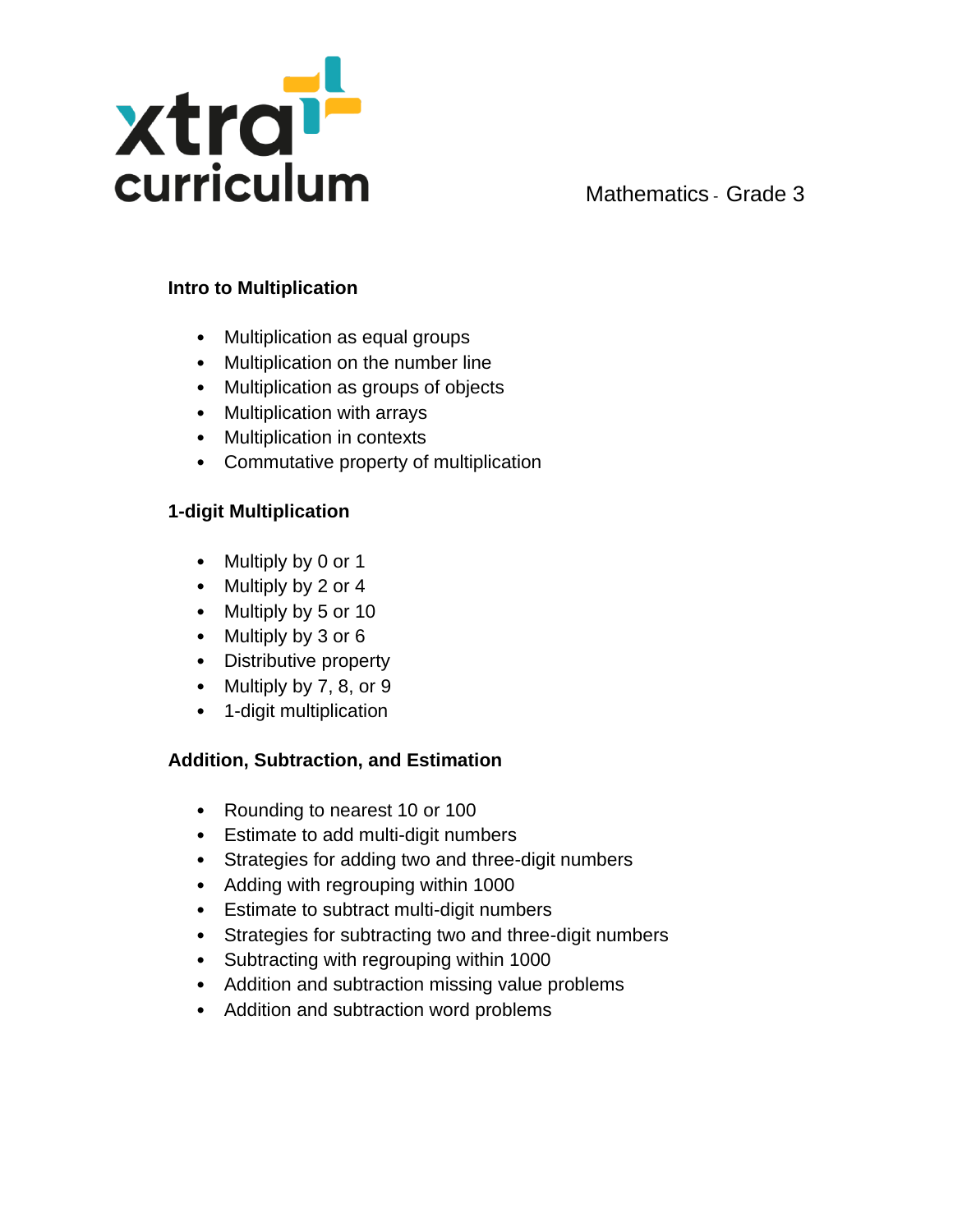

#### **Intro to Division**

- Division Intro
- Division in contexts
- Relating Multiplication and Division
- Divide by 1, 2, or 4
- Divide by 5 or 10
- Divide by 3 or 6
- Divide by 7, 8, or 9
- 1-digit division

## **Understand Fractions**

- Fractions intro
- Fractions in contexts
- What fractions mean
- Fractions on the number line
- Fractions and whole numbers

# **Equivalent Fractions and Comparing Fractions**

- Comparing fractions
- Comparing fractions of different wholes
- Equivalent fractions

## **More with Multiplication and Division**

- Letters and symbols in multiplication and division equations
- Multiplication and division word problems
- Associative property of multiplication
- Multiplying by tens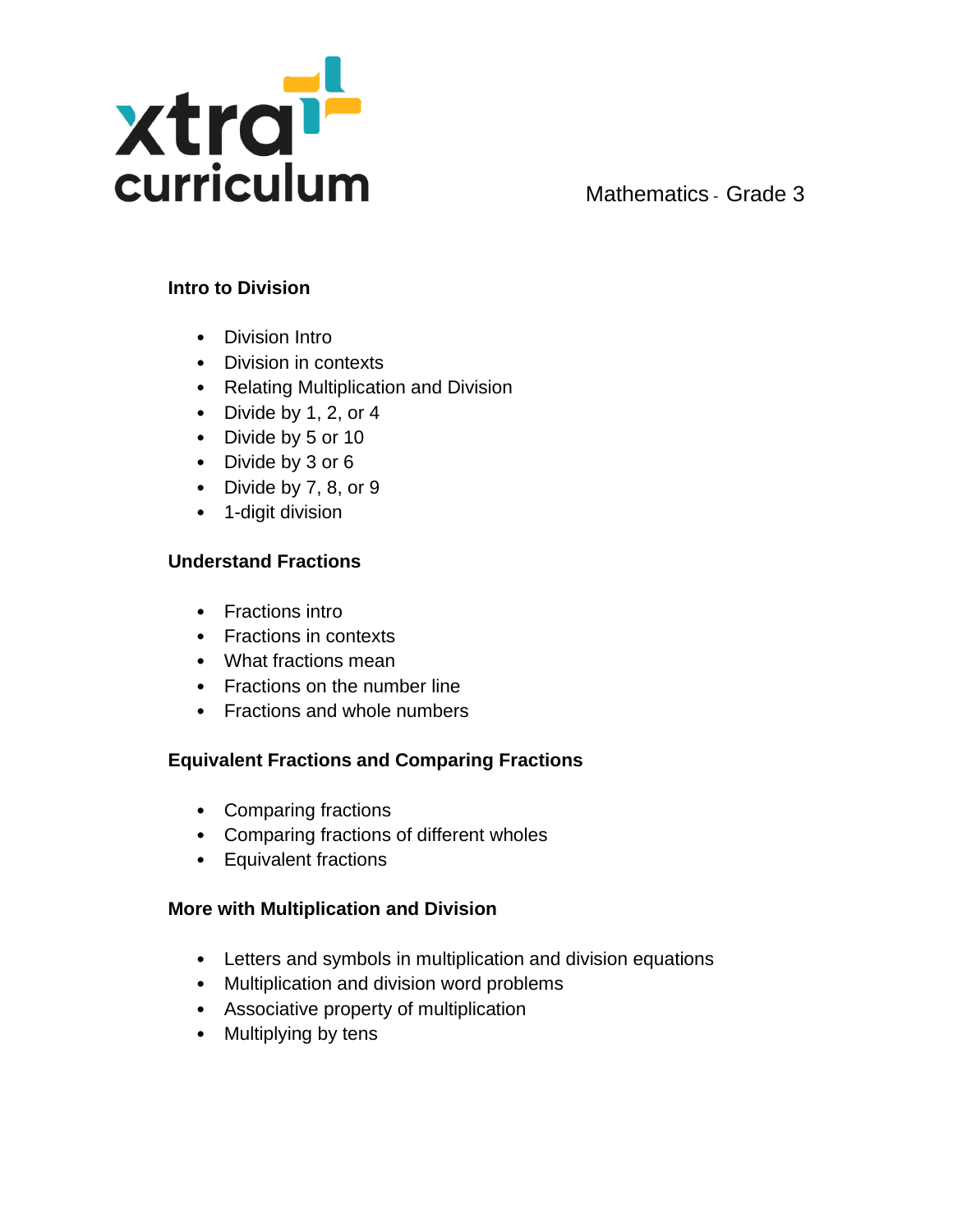

## **Arithmetic Patterns and Problem Solving**

- 2-step Expressions
- Estimation word problems
- One and two-step word problems
- Patterns in arithmetic

#### **Quadrilaterals**

• Quadrilaterals

#### **Area**

- Area introduction
- Count unit squares to find area
- Area formula intuition
- Multiply to find area
- Area and the distributive property
- Decompose figures to find area

#### **Perimeter**

- Perimeter
- Perimeter of polygons with missing side lengths
- Perimeter word problems
- Comparing area and perimeter

#### **Time**

- Time on number line
- Telling time
- Elapsed time